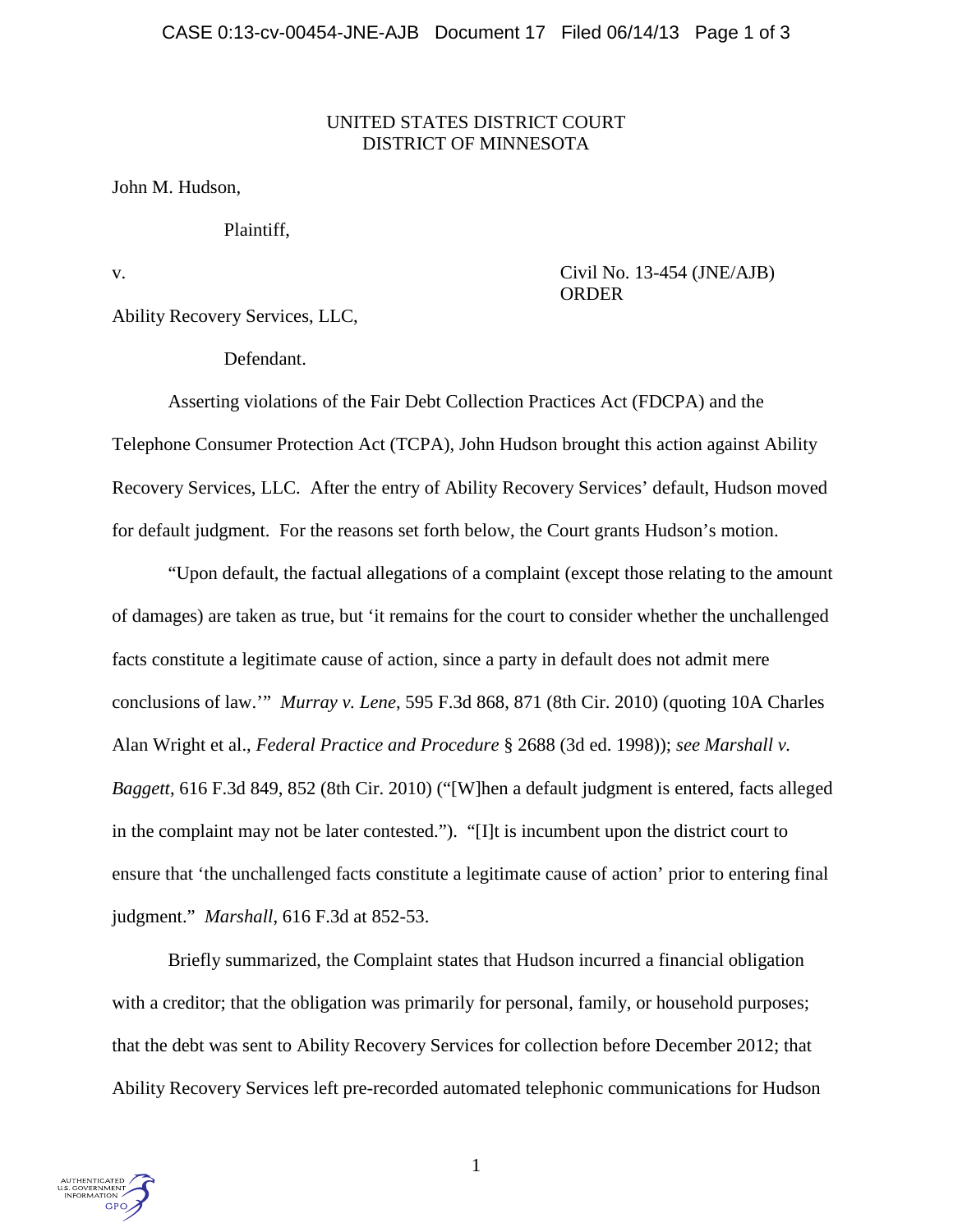#### CASE 0:13-cv-00454-JNE-AJB Document 17 Filed 06/14/13 Page 2 of 3

on several occasions from December 21, 2012, to February 22, 2013; that Ability Recovery Services did not disclose its identity; that Ability Recovery Services did not disclose that the communications were from a debt collector; and that Ability Recovery Services called Hudson's cellular telephone without his express consent. The unchallenged factual allegations of the Complaint state claims against Ability Recovery Services under the FDCPA, *see* 15 U.S.C. §§ 1692d(6), 1692e(11) (2006), and the TCPA, *see* 47 U.S.C. § 227(b)(1)(A)(iii) (2006).

Hudson seeks statutory damages under the FDCPA of \$1,000. *See* 15 U.S.C. § 1692k(a)(2)(A) (2006). Factors relevant to the determination of the amount awarded under § 1692k(a) include "the frequency and persistence of noncompliance by the debt collector, the nature of such noncompliance, and the extent to which such noncompliance was intentional." *Id.* § 1692k(b)(1). On six occasions over the course of approximately two months, Ability Recovery Services intentionally violated the FDCPA in its communications with Hudson by failing to disclose its identity and failing the disclose that the communications were from a debt collector. The Court awards Hudson \$1,000 in damages under the FDCPA.

Hudson also seeks an award of attorney fees and costs under the FDCPA. *See id.* § 1692k(a)(3). The Court's review of the record reveals that Hudson's request for costs in the amount of \$400 and attorney fees in the amount of \$3,330 is reasonable. The Court awards Hudson \$3,730 for attorney fees and costs.

Finally, Hudson seeks an award of \$1,500 for each of the six telephone calls that Ability Recovery Services made in violation of the TCPA. *See* 47 U.S.C. § 227(b)(3) (authorizing "an action to recover for actual monetary loss from such a violation, or to receive \$500 in damages for each such violation, whichever is greater" and providing that "the court may, in its discretion, increase the amount of the award to an amount equal to not more than 3 times the amount

2